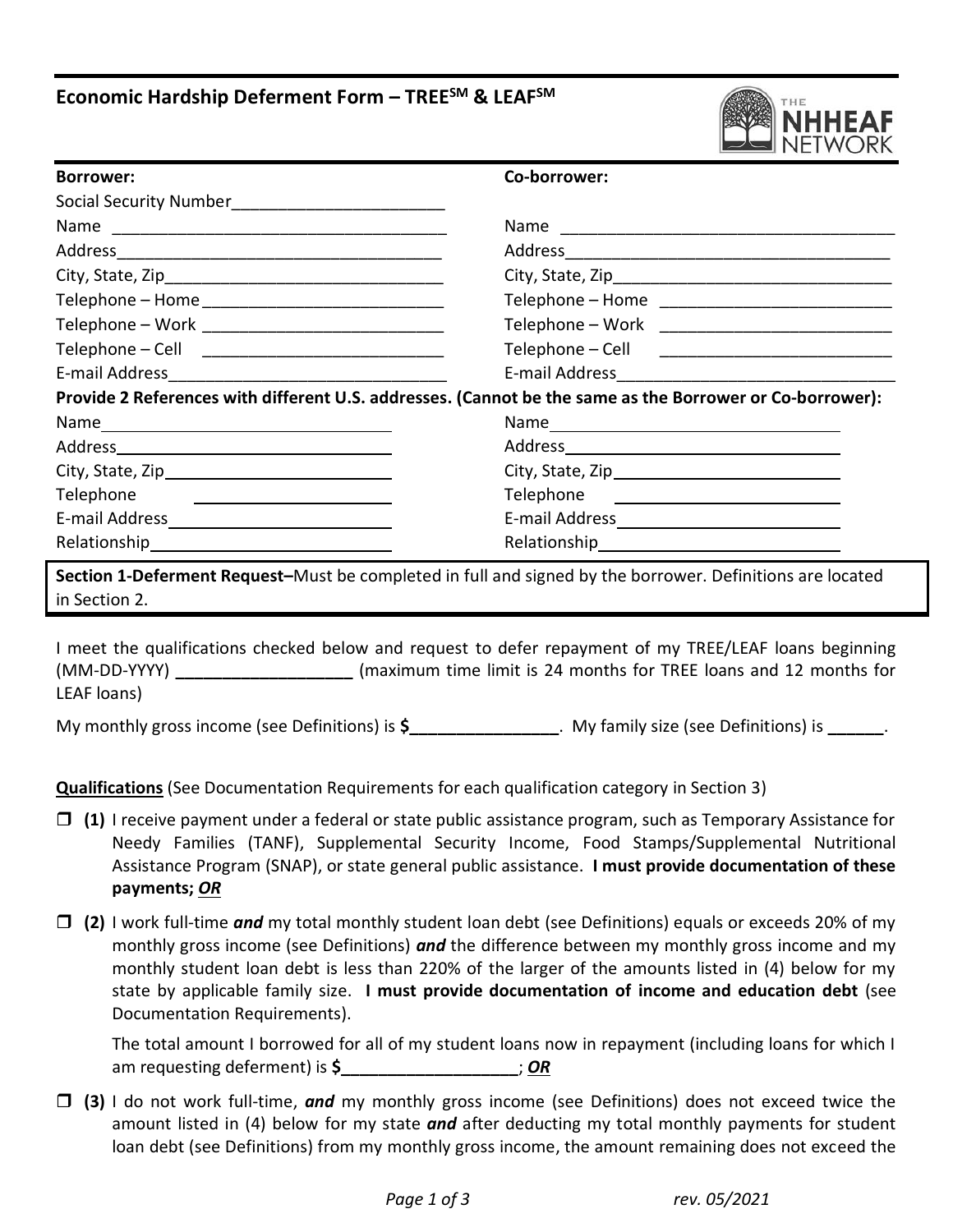larger of the amounts in (4) below for my state. **I must provide documentation of income and education debt** (see Documentation Requirements in Section 3).

 The total amount I borrowed for all of my student loans now in repayment (including the loans for which I am requesting deferment) is **\$**  $\cdot$  **DR** 

- **(4)** I work full-time (see Definitions) and *I must provide documentation* (see Documentation Requirements) that **my** annual gross income (see Definitions) does not exceed:
	- (a) Federal Minimum Wage Rate (\$1256.67 monthly/\$7.25 an hour); *OR*
	- (b) 150 Percent of the Poverty Line applicable to my family size (see Section 4 Poverty Guidelines)

# **Borrower Certifications**

 **I understand that: (1)** My deferment begins on the date the deferment condition began; **(2)** GSM&R will not grant this deferment request unless all applicable sections of this form are completed and required documentation is provided; **(3)** Any interest rate reduction benefit or incentive will be suspended during this  deferment period; **(4) Principal payments will be deferred, but I am responsible for paying the interest that accrues**; and **(5)** If I do not choose to make interest payments, GSM&R may capitalize (see Definitions) all unpaid interest to the extent permitted by law. This will increase the principal balance of my loans. My loan term will also increase by the number of deferment months used.

 **I certify that: (1)** The information provided above is true and correct; **(2)** I will provide documentation, as required, to GSM&R to support my deferment status; **(3)** I will notify GSM&R immediately when the condition(s) that qualified me for the deferment ends; and **(4)** I have read, understand, and meet the terms and conditions of the deferment for which I have applied.

| <b>Borrower Signature</b> | つate |
|---------------------------|------|
|                           |      |

 **Section 2 – Definitions** 

- **Annual gross income** is the gross amount of income you receive annually from employment (either full-time or part-time) and from other sources before taxes and other deductions.
- **Capitalization** is a process whereby unpaid interest is added to the principal balance of a loan. If your interest is capitalized, it will increase the total amount of interest that you will owe on your loan.
- **Deferment** is a period during which you are postponing repayment of the principal balance of your loan. You are responsible for interest that accrues during this period.
- **Family size** is determined by counting (1) yourself, (2) your spouse if he or she lives with you, (3) your children, regardless of where they live, if they receive more than half their support from you, and (4) other persons if they live with you and receive more than half their support from you currently and for the foreseeable future. Support includes, but is not limited to, money, gifts, loans, housing, food, clothes, car, medical and dental care, and payment of college costs.
- **Full-Time** employment is defined as working at least 30 hours per week in a position expected to last at least three consecutive months.
- **Monthly gross income** is the gross amount of income you receive monthly from employment (either full-time or part-time) and from other sources before taxes and other deductions.
- **Student loan debt** is your total loan debt. (Defaulted loans for which you are making payments may be included.)